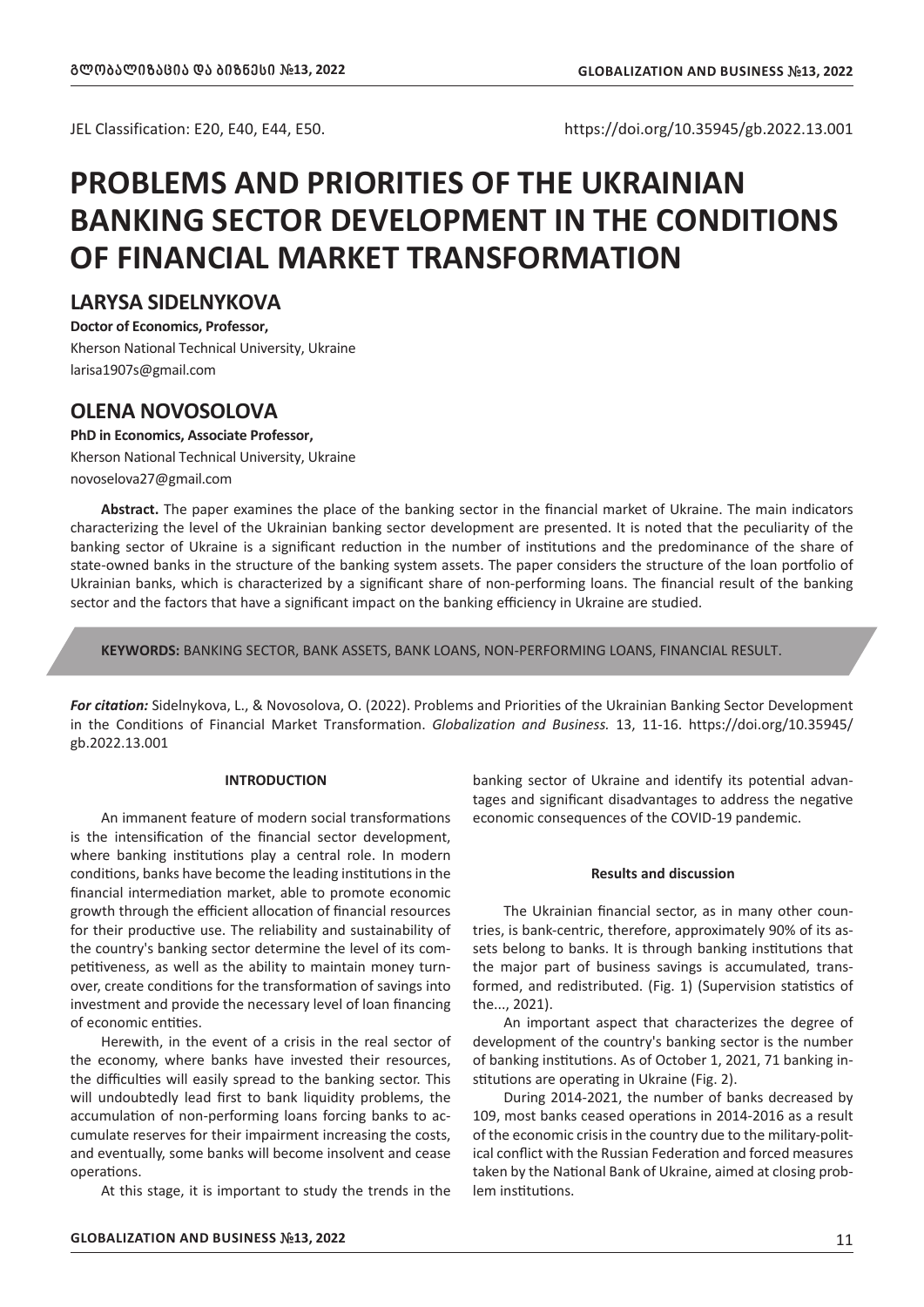

*Fig. 1. Assets structure of the Ukrainian financial sector in 2015-2020, %*

*Source: The National Bank of Ukraine (Supervision statistics of the…, 2021)*

At the same time, the level of development of the banking At the same time, the level of development of the banking As a r<br>sector of Ukraine remains relatively weak. Thus, in neighboring ownership Poland at the end of 2019, there were 30 commercial banks, 538 cooperative banks, and 32 branches of credit institutions, and the concentration of bank assets in the gross domestic and the concentration of bank assets in the gross domestic consists of a bank assets in oktaine has not enanged significantly. product was below. The Hunganian Banking sector consists of 41 institutions, the sector's total assets were 92.6% of annual GDP mstitutions, the sector's total assets were 52.0% of annual GDI<br>[3]. In Ukraine, the share of bank assets in GDP in 2013-2020 fell sharply from 280.8% to 34.5%, which means a significant reduction in the financial depth of the economy (Fig. 3). 0 با<br>ا  $7.0$ **UKr** 

Thus, the banking sector loses the function of financial Thus, the banking sector loses the function of financial<br>intermediation, there is a contraction in lending, and, consequently, reduced opportunities for financing the real sector of the economy.

In 2016, the ownership structure of the banking system of Ukraine underwent significant regrouping, as of January 1, 2017, the ownership structure of assets of the banking system of Ukraine was as follows: banks with Ukrainian private capital accounted for about 13%, banks of foreign banking groups - 35%, government-owned banks - 52% (Fig. 4).

As a result of the transition of JSC CB PrivatBank to state ownership, the share of government-owned banks in the structure of assets of the domestic banking system has increased significantly. In general, the ownership structure of bank assets in Ukraine has not changed significantly over the last four years.  $\frac{3}{2}$ 

or's total assets were 92.6% of annual GDP and a low world practice, for the statistical study of the development of the banking sector, the ratio between the number of bank branches and the amount of adult population is used (Fig. 5).

Since 2004, the number of bank branches per 100,000 Since 2004, the number of bank branches per 100,000<br>adults in Ukraine has grown rapidly to 61 branches in 2008 and the manufactured in tending, and, conservation of ordinary to the same spower rapidly to 01 branches in 2000<br>About the same sportunities for financing the real sector and then dropped significantly to 17 in 2020. At th time, the dynamics of reducing the number of structural divisions of banks is typical for other Eastern European countries as well. The main reasons for this situation in the domestic banking market, first, include the development of Internet banking, which is due to the growing development of online for about 13%, banks of foreign banking payment services and the expansion of the Internet. Secondly, the level of economic activity has a significant impact on the overall companison of the internet become the companison of the level of economic activity has a significant impact on lU<br>in<br>ra



*Fig. 2. Dynamics of the number of banks operating in Ukraine in 2013-2020, units* 84,0

*Source: The National Bank of Ukraine (Supervision statistics of the..., 2021)*  $:$  rne 300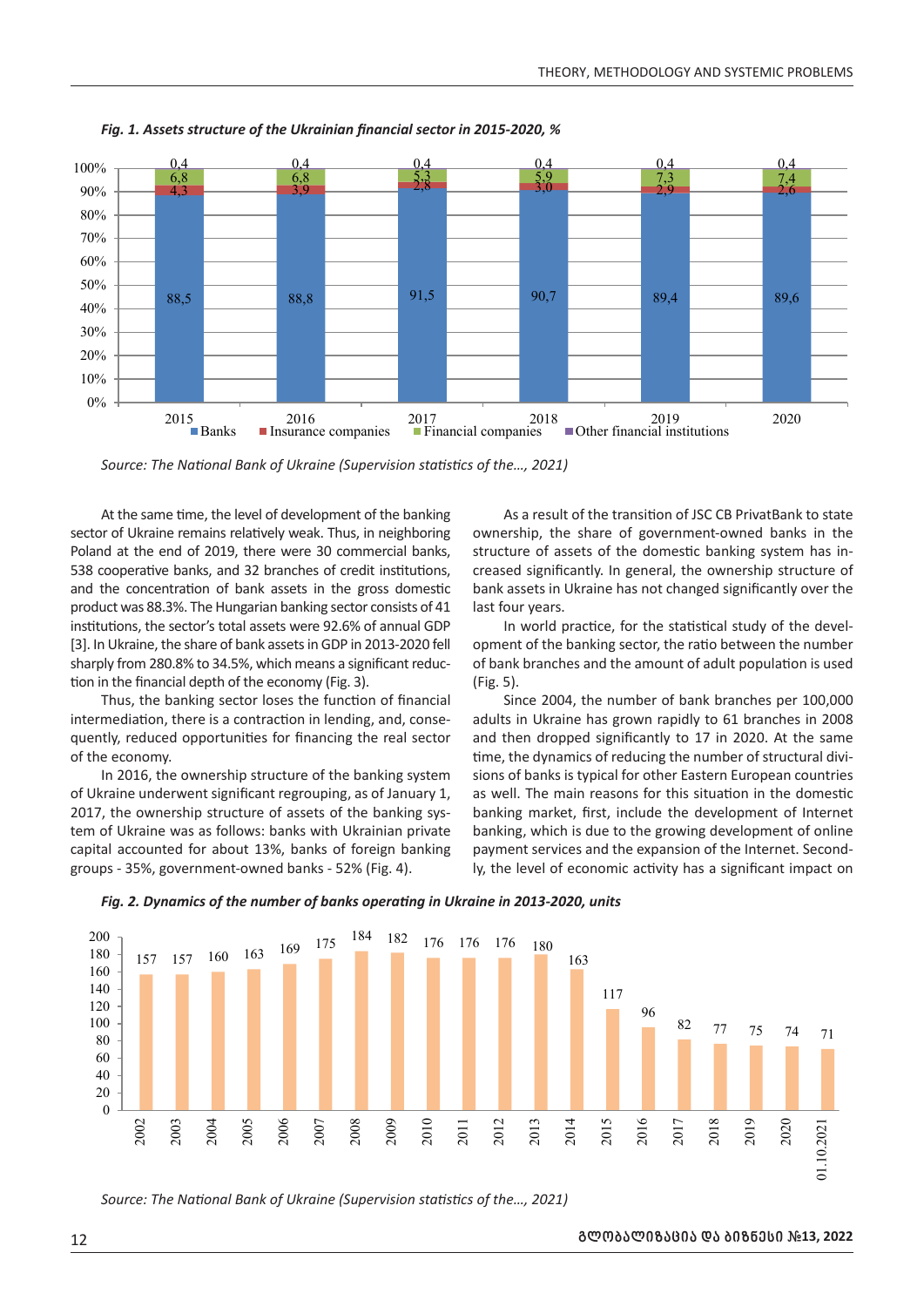



2009

2010

2

2012

2013

2014

2015

2016

2017

2018

2019

2020

01.10.2021

*Source: The National Bank of Ukraine (Supervision statistics of the…, 2021)*

the number of operating structural divisions of banks, which determines the general condition of the banking system. 60

Due to a significant reduction in the number of func-<br>Altring banks their capital also decreased during 2015-2016 tioning banks, their capital also decreased during 2015-2016, 20 but in 2017-2020 Ukrainian banks finally managed to achieve positive changes in equity (Fig. 6).<br>One of the most significant ive changes in equity (Fig. 6).<br>One of the most significant obstacles to the developsitive changes in equity (Fig. 6).<br>One of the most significant obstacle

ment of the Ukrainian banking sector is the very low level of public confidence in it. Recent domestic opinion polls conplante connuence in it. Recent domestic opinion poils conpopulation does not trust banking institutions, and the level of distrust in the National Bank of Ukraine accounts for 60% (Trust in the institutions…, 2021). Thus, according to the American Institute of Public Opinion, only 28% of Ukrainians trust domestic banking and financial institutions, 61% of respondents distrust the entire banking system of the country, the remaining 11% are undecided. With this indicator, Ukraine ranks ninth among the countries with the lowest level of confidence in banks (Chernychko, Pelekhach, 2017, 50 p.186). Distrust of banking institutions will further limit the main function of banks - the transformation of savings into investment.

The most considerable consequences of any crisis for

the banking sector are an increase in the volume and share of non-performing assets and, above all, loans. Let us assess the quality of the loan portfolio of Ukrainian banks (Table 1).

5-2016, The total volume of lending operations of Ukrainian banks over the past 5 years increased by only UAH 20.6 billion. Banking institutions began to significantly reduce the line of their loan portfolios in 2019, due to a significant insize of their loan portfolios in 2019, due to a significant inlevel of crease in investment in Ukraine's domestic government bonds as a low-risk and high-yield asset. In 2019, hryvnia DGBs were placed at 12-19% per annum. th<br>ir<br>n

The share of non-performing loans, starting in 2016, in the National Bank of Ukraine accounts for gradually began to decline after reaching a record high. Taitutions..., 2021). Thus, according to the ble 1 shows that in 2020 this figure was 41.0% of the total is loan portfolio. For comparison, in the second/third quarters of 2017, the share of non-performing loans in Belarus was 13.7%, in Poland - 4.1% (Banking sector reform …). Problems in the domain of bank lending did not arise with the crisis in ries with the lowest early 2020 but accumulated over a long period of time (Dz-<br>ko, Pelekhach, 2017, yublyuk, 2020, p.39). yublyuk, 2020, p.39).

The quality of loans to individuals improved the most due to the deployment of new lending. With regard to loans to the corporate sector, the servicing of most non-performing loans will never resume, and banks must speed up



*Fig. 4. The ownership structure of assets of the banking system of Ukraine in 2013-2020, %*

*Source: The National Bank of Ukraine (Supervision statistics of the…, 2021)*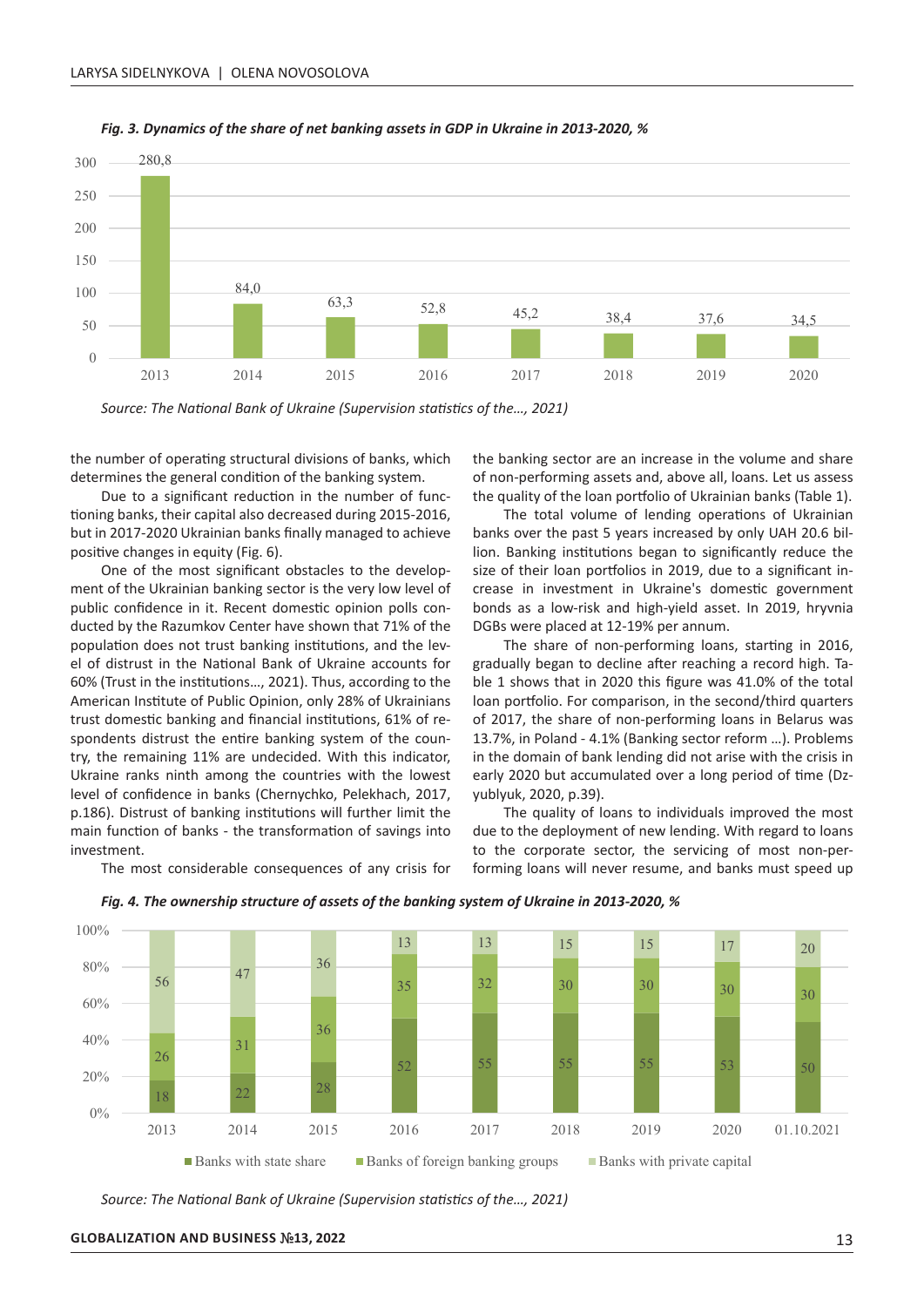

*Fig. 5. The number of structural divisions of banks in individual countries per 100 thousand adults in 2004-2020, units*

*Source: The World Bank (World Bank Open Data)*

the 'cleansing' of balance sheets by selling and writing off non-performing loans.

The vast majority of experts attributed the prospects of the most important inc ine vast majority or experts attributed the prospects of<br>improving the credit portfolio of Ukrainian banks to further economic growth and credit expansion, but the quarantine measures taken by the Ukrainian government call into question this scenario of the banking sector. Moreover, the level of credit expansion in Ukraine is extremely low (Fig. 7).

In the current situation, known as the 'Corona crisis', banks cannot provide full lending to the economy, as the un-<br>
50 metals of the economic situation restrictive government<br>
50 degrees of the economic situation restrictive government<br>
50 degrees of the profit (loss) of Ukra certainty of the economic situation, restrictive government quarantine measures, falling world markets, and the threat of mass bankruptcies pose additional risks to the banking system. Under such conditions, competition in the banking market of Ukraine will intensify, and banks with an impeccable reputation will be able to attract more resources. The suspension of lending will create additional threats to the activities of small and medium-sized banks, which will find it increasingly difficult to maintain an acceptable level of liquidity and comply with regulatory requirements. Ukraine Poland Georgia Belarus Estonia Latvia Lithuania Moldova

The financial result of banking sector activities, profit or loss, allows assessing its performance. Profit is one of the most important indicators, which is the material basis for furty of experts attributed the prospects of the most important indicators, which is the material basis for edit portfolio of Ukrainian banks to further the further operation and determination of the rating in the second a banking market. Maintaining it at a sufficient level is necessary for banking institutions to attract new capital and allows increasing the volume and improving the quality of services offered, stimulates the improvement of operations, reducing costs, and the development of banking technologies (Matvienko, 2014, 169).

The dynamics of net profit (loss) of Ukrainian banks is shown in Fig. 8.

ruptcies pose additional risks to the banking and 2019, the banking sector received a record-breaking profit of UAH 58.4 billion, of which UAH 32.6 billion is the h an impec- profit of the largest government-owned bank in Ukraine - JSC CB PrivatBank. Thus, out of 75 solvent banks at the end of 2019, only 6 institutions were unprofitable, the total amount of their losses amounted to UAH 0.2 billion. Contributions to ingly difficult to maintain an acceptable level of liquidity reserves for the year decreased to UAH 12.5 billion, which was the lowest value in the last 10 years. Among the banks



Fig. 6. Changes in equity (passives) of Ukrainian banks in 2013-2020, billion UAH.<br>'

Source: The National Bank of Ukraine (Supervision statistics of the..., 2021)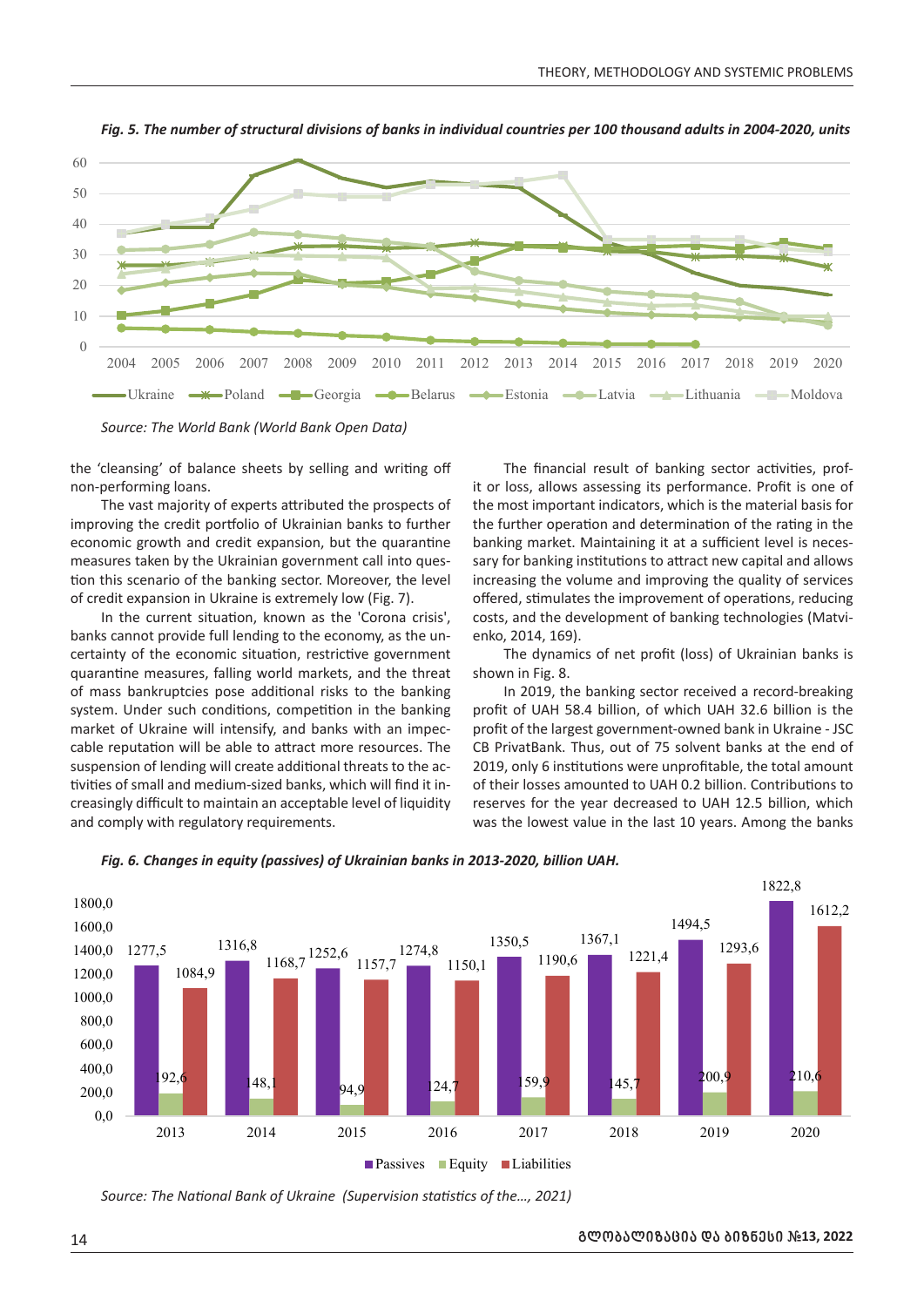|                                                                              |        |        |        |        |        | Change in 5  |
|------------------------------------------------------------------------------|--------|--------|--------|--------|--------|--------------|
| Indicator                                                                    | 2016   | 2017   | 2018   | 2019   | 2020   | years        |
| Lending operations, UAH billion:                                             | 1029.0 | 1090.9 | 1193.6 | 1097.6 | 1049.6 | $+20.6$      |
| non-performing loans, UAH billion                                            | 572.5  | 595.1  | 630.8  | 530.8  | 430.4  | $-142.1$     |
| share of non-performing loans,%                                              | 55.6   | 54.6   | 52.8   | 48.4   | 41.0   | $-14.6$ g.p. |
| Loans to the corporate sector, UAH billion                                   | 847.1  | 892.9  | 959.6  | 847.3  | 795.4  | $-51.7$      |
| non-performing loans, UAH billion                                            | 472.7  | 500.3  | 535.8  | 456.1  | 371.2  | $-101.5$     |
| share of non-performing loans,%                                              | 55.8   | 56.0   | 55.8   | 53.8   | 46.7   | $-9.1 g.p.$  |
| Loans to individuals (including individual entrepre-<br>neurs), UAH billion  | 157.4  | 174.4  | 202.2  | 214.3  | 208.4  | $+51.0$      |
| non-performing loans, UAH billion                                            | 98.5   | 93.4   | 93.1   | 73.1   | 58.2   | $-40.3$      |
| share of non-performing loans,%                                              | 62.6   | 53.5   | 46.0   | 34.1   | 27.9   | $-34.7 g.p.$ |
| Interbank loans, deposits (excluding correspondent<br>accounts), UAH billion | 23.1   | 22.0   | 28.9   | 31.4   | 34.0   | $+10.9$      |
| non-performing loans, UAH billion                                            | 1.3    | 1.4    | 1.1    | 0.9    | 1.0    | $-0.3$       |
| share of non-performing loans,%                                              | 5.6    | 6.2    | 3.7    | 3.0    | 2.9    | $-2.7 g.p.$  |
| Loans to public authorities and local government<br>bodies, UAH billion      | 1.4    | 1.5    | 2.9    | 4.7    | 11.7   | $+10.3$      |
| non-performing loans, UAH billion                                            | 0.01   | 0.01   | 0.8    | 0.7    | 0.0    | $-0.01$      |
| share of non-performing loans,%                                              | 0.7    | 0.7    | 29.2   | 14.5   | 0.0    | $-0.7$ g.p.  |

*Table 1. Dynamics of lending operations and the share of non-performing loans of Ukrainian banks in 2016-2020*

*Source: The National Bank of Ukraine (Supervision statistics of the…, 2021)*

with significant contributions to the reserves were two government-owned banks and one bank with Russian capital  $($ Overview of the $...,$  2021).

In 2020, banks received UAH 41.3 billion net profit, which a tinuation of quarantine<br>% less than for the same period last year. And out of 73 adecline of world market is 29% less than for the same period last year. And out of 73 solvent banks, 65 banks were profitable and received a net profit of UAH 47.7 billion, which covered the losses of 8 banks totaling UAH 6.4 billion. At the same time, the profits of the banking sector are very concentrated: JSC CB PrivatBank generated 61% of total profits (UAH 25.3 billion), and the five most profitable banks - 89% of profits (Profit of the..., 2021).

It should be noted that a significant increase in the profitability of the banking system was made possible by reducing contributions to reserves with a steady increase in interest and commission income (Overview of the…, 2021).

Despite the positive dynamics of the majority of indicators of the banking sector development in Ukraine, current challenges can nullify all previous achievements. The continuation of quarantine measures together with the further decline of world markets may destabilize the domestic econ-<br>1084, 1168, 1168, 1168, 1168, 1168, 1168, 1168, 1168, 1168, 1168, 1168, 1168, 1168, 1168, 1168, 1168, 1168, 11<br>1084, 1084, 1084, 1084, 1084, 1084, 1084, 1084, 116 omy, including the banking sector, especially in the terms of legislative consolidation of some concessions for borrowers.  $2011211$ 

### **CONCLUSIONS**

iks - 89% of profits (Front of the..., 2021).<br>I be noted that a significant increase in the prof-**the intitle conditions of instability of** the economic and political environment, each bank is forced to operate under fierce competition, low trust of potential and existing customers, and increasing risks of liquidity and solvency. The experience 2013 2014 2015 2016 2017 2018 2019 2020



*Fig. 7. Dynamics of loans to business entities and individuals in Ukraine in 2013-2020, % of GDP*

*Source: The National Bank of Ukraine (Supervision statistics of the…, 2021)*

100